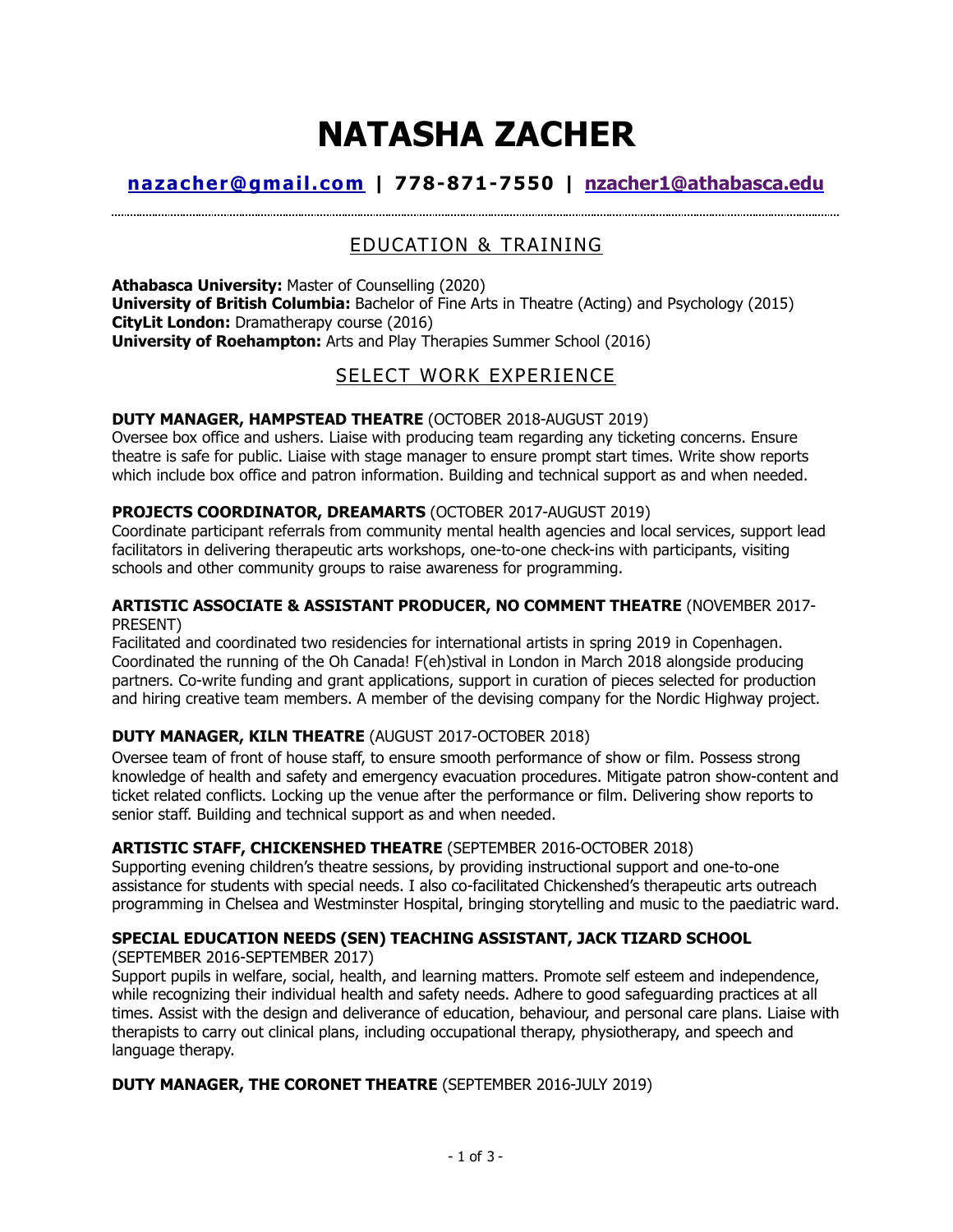Oversee team of front of house staff and volunteers, to ensure smooth performance of show. Liaise with the Stage Manager and Backstage Manager to coordinator beginning of performance and interval. Possess strong knowledge of health and safety and emergency evacuation procedures. Mitigate patron show-content and ticket related conflicts. Locking up the theatre after the performance. Delivering show reports to senior staff.

# **DRAMA INSTRUCTOR, RONALD MCDONALD HOUSE BC & YUKON** (APRIL 2016-AUGUST 2016)

Created lesson plans and delivered a weekly drama class for children staying at Ronald McDonald House, a non-profit which provides housing for families away from their homes while their children undergo treatment for serious illnesses and injuries at BC Children's Hospital.S

# **FRONT OF HOUSE MANAGER, GATEWAY THEATRE** (AUGUST 2015-AUGUST 2016)

Greeted patrons, coordinated with the Head Carpenter and Stage Manager to start the performance, mitigated patron show-content and ticket related conflicts, managed and supervised the rotating nightly on-site team of volunteers and bar staff, locked up the theatre post-performance.

## **EDUCATION COORDINATOR, GATEWAY THEATRE** (SEPTEMBER 2014-AUGUST 2016)

Developed and administered outreach programming for the Gateway Academy for the Performing Arts, facilitated classes and workshops, contributed to grants, connected with families, community partners, and school districts. Designed and adhered to programming and producing budgets.

#### **ARTIST IN RESIDENCE, GILMORE ELEMENTARY SCHOOL** (OCTOBER 2015-DECEMBER 2015) Co-wrote, directed and stage managed a musical to be performed by the students of Gilmore Elementary School. Taught choreography, music and scene work to the students, and liaised with the school's administration and teaching staff and Parent Advisory Council to coordinate technical, logistical and financial needs.

## **BEHAVIOURAL INTERVENTIONIST, ABLE DEVELOPMENTAL CLINIC** (AUGUST 2015-DECEMBER 2015)

Used ABA (Applied Behavioural Analysis) techniques to work with a young male on the autism spectrum. Followed and administered ABA plan as designed by the Behavioural Consultant, collected data, wrote session notes, and attended team meetings.

# **CHOREOGRAPHER, ADAPTED MUSICAL THEATRE PROGRAM, VANCOUVER PARK BOARD**

(SEPTEMBER 2011-JANUARY 2014)

A musical theatre performance program for teenagers with cognitive challenges. Facilitated group work ethic and cooperation, created and taught choreography, mitigated conflicts between students. Contributed to the writing process of the year-end musical.

# SELECT VOLUNTEER EXPERIENCE

# **FUNDRAISING LIAISON, AWKWARD STAGE PRODUCTIONS** (MARCH-AUGUST 2016)

Cultivated a list of target donors and sponsors. Assisted in procuring support through program ad sales, ticket packages, and other advertising and sponsorship collateral. Forwarded donation processing as necessary, and coordinated progress with other team members.

## **COMMUNITY MARKETING ASSISTANT, THEATRE FOR LIVING** (FEBRUARY-APRIL 2015)

Assisted the Theatre for Living team in physical collateral distribution and social media presence for the provincial tour of MALADJUSTED, a forum theatre production devised by community members and actors regarding Canadian mental health care systems. Presented group ticket offerings for psychology students at local universities.

## **EVENTS ASSISTANT, RONALD MCDONALD HOUSE BC & YUKON** (MARCH-JUNE 2013)